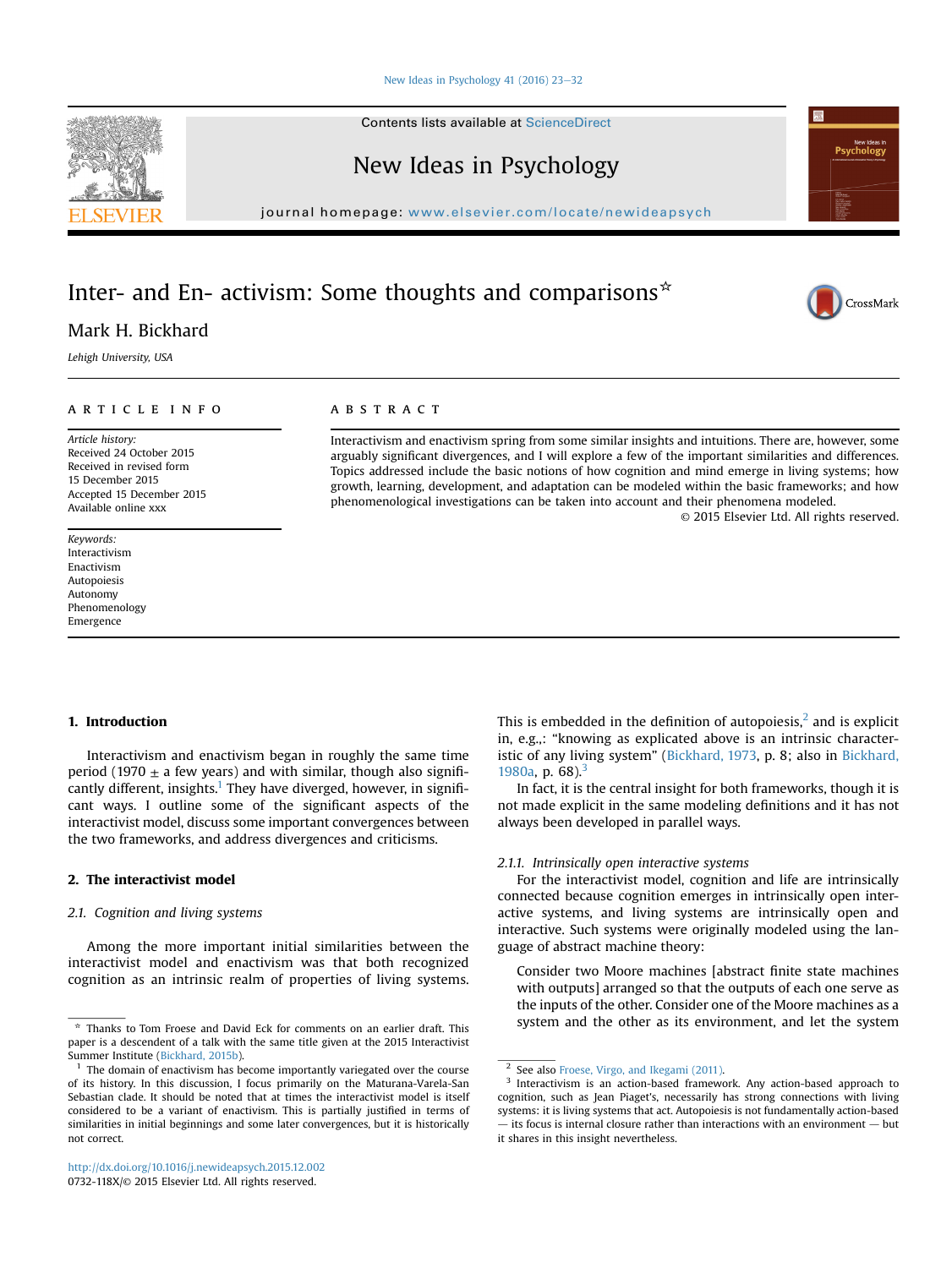have the initial and final state selections that make it a recognizer.

The system can thus recognize input strings in the standard sense in automata theory [a recognizer "recognizes" strings of inputs that move it from its initial state to one of its final states]. In this interactive configuration, however, an input string corresponds to  $-$  is generated by  $-$  a state transition sequence in the environment. The set of recognizable input strings thus corresponds to the particular set of state sequences in the environment that could generate them. The recognition, or knowing, relationship is thus extended from inputs to situations and conditions in the environment.

Furthermore, during an interaction, the environment is receiving outputs from the system  $-$  and it is these outputs from the system that induce the environmental state transitions that generate the inputs to the system that the system either recognizes or doesn't. Thus the 'recognition' process is no longer strictly passive  $-$  the 'recognized' strings are induced from the environment by the system's own outputs. In fact, the interaction doesn't need to be viewed as a recognition process at all. It is equally as much a construction or transformation process  $-$  constructing the situations and conditions corresponding to the last state of a 'recognizable' environmental state sequence  $-$  or at least a detection process - detecting an initial state of a 'recognizable' environmental state sequence  $-$  and so on.

The system need not be thought of as a single undifferentiated recognizer. It could be, for example, a collection of recognizers connected to each other, say, with the final states of one attached to the initial state of another. Such connections could induce functional relationships among the recognizers, such as one testing for the appropriate conditions for another to begin, or a servomechanism being used to create a subcondition for another process to proceed, etc. ([Bickhard, 1973](#page-8-0), pp. 21 $-22$ ; also in [Bickhard, 1980a](#page-8-0), pp. 75–76).

There have been several important additions to this framework since then. One was the recognition that indications of the potentialities of further interactions could constitute 'anticipations' with truth values, thus could constitute representation ([Bickhard,](#page-8-0) [1980b](#page-8-0)). Another was moving beyond abstract machine theory into dynamic systems theory because abstract machine theory cannot capture essential properties of timing [\(Bickhard](#page-9-0) & [Richie,](#page-9-0) [1983](#page-9-0)). Yet another was elaborating a model of emergence, and particularly normative emergence, in certain kinds of (dynamic) far-from-equilibrium systems [\(Bickhard, 1993, 2009a; Campbell,](#page-8-0) [2011, 2015\)](#page-8-0).

The result has been a framework [\(Bickhard, 2009b\)](#page-9-0) for modeling multiple and multifarious biological, psychological, developmental, and social phenomena, including language and sociality per se ([Bickhard, 2008, 2009a, 2013\)](#page-8-0). What gives it such wide scope is the interactive open system framework with which the programme began.

#### 2.2. Representational normative emergence

Some of the most important differences between the interactivist framework and the enactivist framework concern representational normative emergence, and experience. Here is a more systematic overview of the interactivist models of such phenomena. I will first address representational normative emergence, and do so in reverse order:

First, an account of metaphysical emergence.

Second, an account of normative emergence.

And third, an account of the emergence of representational normativity.

I will not develop the arguments in  $full$  – they are presented in greater detail elsewhere (e.g., [Bickhard, 2009a, 2015a,b,c,d;](#page-9-0) Campbell,  $2011$ ,  $2015$ )  $-$  but will show the basic architecture of the arguments and models, and give a fundamental sense of their content.

#### 2.2.1. Emergence

The intuition of emergence is that differing organization (especially, new organization) can yield differing (causal) influences on the world. If causal influence is assumed to be a property only of particles, or other entities or substances, this is a difficult intuition to accommodate  $-$  organization is neither a particle, nor an entity, nor a substance, thus, just does not seem to be a candidate for having any kind of causal power of its own.<sup>4</sup>

But, if the world is constituted as processes, perhaps as quantum field processes, then organization cannot be precluded from having "causal" influence on the world $5$ : Processes are inherently organized, and whatever influences they have on the world necessarily depend on those organizations. To delegitimate organization as a locus of influence on the world is to empty the world of any kind of causal power.

So, a process metaphysics makes emergence a natural kind of phenomenon, because processes necessarily involve the organizational properties that underlie emergence.

Are there reasons to accept a process metaphysics, other than this nice rescue of emergence?

Here are some: 1) A world composed only of point particles would be a world in which nothing ever happens, because point particles have zero probability of ever encountering each other. 2) A world composed of point particles that interact via fields (such as electromagnetic or gravitational fields) already requires the fields, thus requires that their organization have genuine causal influence. 3) According to our best physics, there are no particles  $$ what are called particles in contemporary parlance are quantized excitations in quantum fields [\(Cao, 1999; Halvorson](#page-9-0) & [Clifton,](#page-9-0) [2002; Hobson, 2013; Huggett, 2000; Weinberg, 1977, 1995; Zee,](#page-9-0) [2003](#page-9-0)). Such excitations are quantized in the same sense in which the number of wavelengths in a vibrating guitar string is quantized  $-$  and there are no guitar sound particles any more than there are quantum field particles ([Bickhard, 2009a;](#page-9-0) [Campbell, 2015\)](#page-9-0).

So, there are good reasons to accept a process metaphysics, and in a process metaphysics emergence is no longer mysterious and no

<sup>4</sup> [Kim \(1993\)](#page-9-0) argues, for example, that new configurations can manifest new causal regularities, but that the causal power resides only with the basic particles (see also [Bickhard, 2015a\)](#page-9-0). I argue that this and Kim's better known arguments against emergence (e.g., pre-emption) beg the question. They beg the question precisely in assuming that, most fundamentally, everything consists of particles. Such a metaphysics intrinsically excludes organization from being even a candidate for having causal influence ([Bickhard, 2009a\)](#page-9-0).

<sup>5</sup> I put "causal" in scare quotes because ultimately there isn't any unitary kind of relation in the world that answers to the notion of cause ([Bickhard, 2011\)](#page-9-0). There are multiple sorts of influence ranging from quantum field couplings to billiard ball collisions to orders from an army commander, and so on. And quantum field couplings cannot themselves model cause because such couplings are forms of influence among quantum processes that are continuous with space and time: they are not relations between events or objects.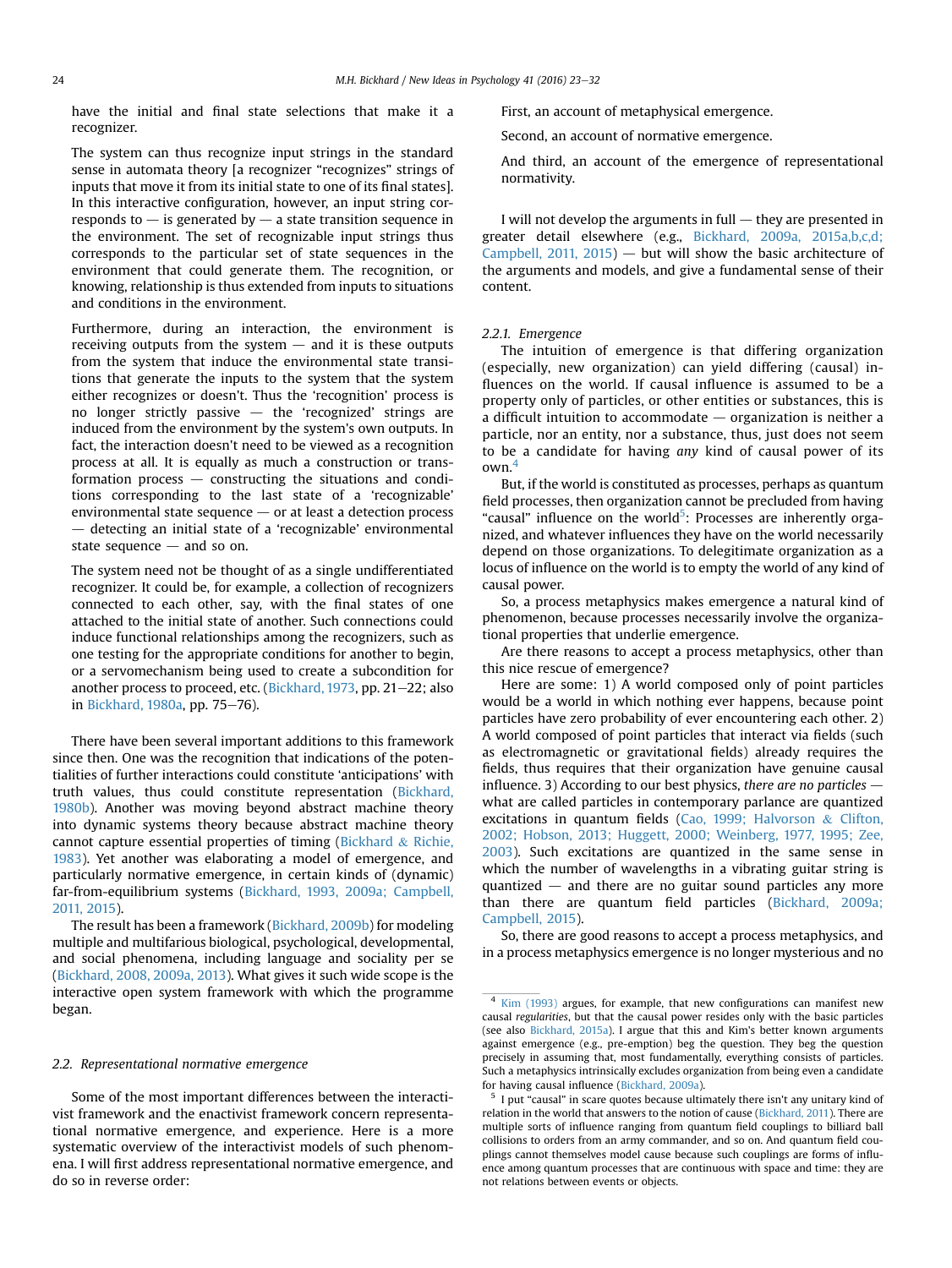longer looks impossible. Emergence becomes almost commonplace (Bickhard, 2015a, b, c, d). $6$ 

#### 2.2.2. Normative emergence

If there is metaphysical emergence, what about normative emergence?<sup>7</sup> A fundamental problem here is to account for the asymmetry between the normatively positive and the normatively negative. Physics offers many kinds of distinctions, but few that are asymmetric and could ground this normative asymmetry. I argue that thermodynamics does offer such grounds.

In particular, some, perhaps most, processes are not stable: they go to some completion and end, such as a rock falling. Some process organizations, however, do have stability: the processes remain in some organization over time. Of these, a major class are stable because they are in some kind of energy well: they remain in their organization unless and until some above-threshold energy strikes them, and then their organization is disrupted. An atom is a canonical example.

A crucial property of energy well stabilities is that they are still stable if they are isolated and allowed to go to thermodynamic equilibrium. This is not the case for another class of stable processes: those that are intrinsically far from thermodynamic equilibrium. These cannot be isolated, else they go to equilibrium. And if they go to equilibrium, they cease to exist. A candle flame is a canonical example.

Some processes, like the candle flame, make contributions to their own stability in the sense that they contribute to the maintenance of the far from equilibrium conditions upon which their existence depends  $-$  in this case, maintaining a temperature above the combustion threshold.

The crucial point here is that far from equilibrium systems are stable only if they are maintained in their far from equilibrium conditions. Contributions to the maintenance, whether from external sources or internal processes, are contributions to the stability, and, thus, are functional relative to such stability. It is this asymmetry between not having to maintain energy well stabilities and having to maintain far from equilibrium stabilities that is offered as the basic framework for normative emergence, in particular, for normative functional emergence.<sup>8</sup>

#### 2.2.3. Representational emergence

Among the functions that must be served in any complex agent is that of some sort of functional indications of what that agent might do in the current situation [\(Bickhard, 2009a, 2009c\)](#page-9-0). Agents must functionally select what to do next, and it is dysfunctional to attempt an interaction that is not currently available  $-$  you can't open the fridge for a beer if you're in the middle of a forest (unless you've carted a fridge with you). Indications of potentialities for interaction, thus, are essential to any complex agent, and they are (functionally) normative.

In particular, they can be correct or incorrect; the indications can be true or false. Truth and falsity are the fundamental normative properties of representing, and in this account they emerge in a natural way in the functional organization of agents. This is the basic emergence of representing in the functional processes of agents.

Much more needs to be discussed, because indications of potentialities for interaction do not "look much like" standard kinds of representing, such as representing physical objects. How this basic model can address the representation of physical objects, as well as of abstractions, such as numbers, is addressed elsewhere (e.g., [Bickhard, 2009a](#page-9-0)).

The important point for current purposes is that this is a model of representational emergence. It is a model of representation drastically different from standard frameworks that rely on computation or semantic information or structural homomorphisms. And it is a model that is not subject to the problems that afflict the standard models. The enactivist literature is replete with criticisms of standard models of representation; I not only agree with these, I have made the same critical points myself and added to them over the decades (e.g., [Bickhard, 1980b, 1993,](#page-8-0) [2009a\)](#page-8-0). But, so I argue, the interactivist model is not vulnerable to these critiques, and, therefore, can account for internal representing and cognitive processing, $9$  as well as external representations.<sup>10</sup>

In particular, it is not a model of representing as encodings, nor a correspondence model, nor an information semantics model, nor a structural homomorphism model, nor a stand-in model, nor a spectator model ([Bickhard, 2009a, 2014](#page-9-0)). I argue that all these and more share a common underlying error: assuming that representation is constituted most fundamentally as encodings. Instead, representing is a normatively functional, future-oriented, indicative or anticipatory process.<sup>11</sup>

2.2.3.1. Interactivism and autonomy. Autonomy is a graded property: there are very simple versions, and increasingly more complex forms. It begins with systems that are far from thermodynamic equilibrium; thus, the initial, simplest forms have already been outlined. I will revisit some of these points from the perspective of autonomy.

Some processes are fleeting, such as the fall of a leaf, and others are relatively stable. Among such stable organizations of process are those, like atoms, that are stable because they are in energy wells. Energy well stabilities are forms of process that stay in that organization unless energy above some threshold disrupts them [\(Bickhard, 2009a; Campbell, 2011, 2015](#page-9-0)). Another form of relatively stable process organization is that of far from thermodynamic equilibrium stabilities. In general, far from thermodynamic equilibrium processes will go to equilibrium, and whatever properties had been instantiated in their organization will cease to exist. Some far from equilibrium processes,

 $6$  In Western thought, the background assumptions that render emergence impossible go back at least to Parmenides, and have been dominant ever since ([Bickhard, 2009a; Campbell, 2015](#page-9-0)).

 $7$  This should be especially impossible, given Hume's argument against deriving "ought" from "is", but I argue that Hume's "argument" is itself unsound ([Bickhard,](#page-9-0) [2009a](#page-9-0)).

<sup>&</sup>lt;sup>8</sup> This model differs from standard etiological models in several ways. Among others, it makes "serving a function" primary, not "having a function." Although history is pertinent to how a system comes into being, it has no relevance in this account to the presence or absence of normative functional emergence ([Bickhard,](#page-9-0) [2009a](#page-9-0)).

<sup>9</sup> Including language ([Bickhard, 2009a\)](#page-9-0).

<sup>&</sup>lt;sup>10</sup> There is a strong theme in the enactivist literature of rejecting any notions of internal-to-the-organism cognitive dynamics, in favor of external, observerdependent identifications of various patterns of activity. But, such rejections of organism-level cognition are based on invalid arguments, usually arguments by elimination that only eliminate one range of conceivable models. What's more, the labels that enactivists apply to various activities, such as participatory sense making, require dependencies on the past on the part of the persons (or other organisms) involved. But such dependencies on the past could be in error. They have truth value, and, thus, are representational and cognitive. In order for the definitions of such phenomena as participatory sense making to be satisfied, important kinds of dynamic processes must exist, but these processes are not modeled in the enactivist framework and are often incapable of being modeled.

 $11$  I would submit that this model of representing is fully consistent with the basic intuitions of the enactivist framework, though not with its formal definitions of autopoiesis or autonomy.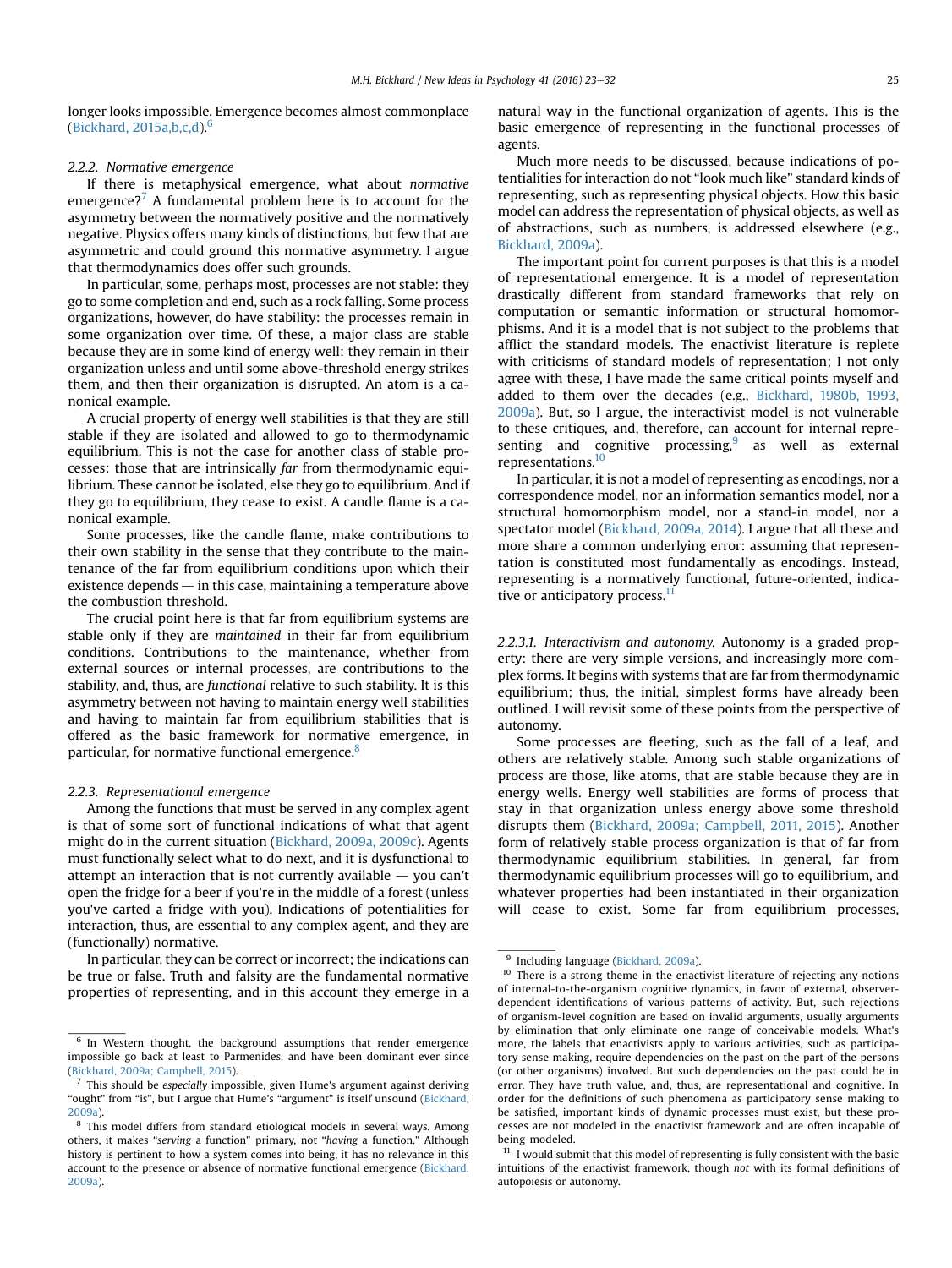however, are maintained in their far from equilibrium condition, and remain relatively stable, along with whatever properties might be realized in those processes.

Far from equilibrium processes, thus, must be maintained in their far from equilibrium conditions if they are to persist. They might be maintained, for example, by external processes, such as chemical reservoirs and pumps maintaining a vat in far from equilibrium conditions, perhaps for the sake of exploring the selforganizing processes that might ensue.

Some far from equilibrium processes, however, contribute to their own maintenance of their far from equilibrium conditions, and, thus, to their own persistence. A canonical example is a candle flame ([Bickhard, 2009a; Campbell, 2015\)](#page-9-0). A candle flame maintains above combustion threshold temperature, vaporizes wax, induces convection which brings in fresh oxygen and gets rid of waste products, and so on. A candle flame makes use of its environment in order to maintain itself within that environment. A candle flame is an example of a process that is selfmaintaining.

If a candle is running out of wax, there is no alternative form of process available to the candle. A bacterium, however, has alternative processes that it can engage in, depending on its current situation. So, a bacterium might swim, and tend to continue swimming if it is going up a sugar gradient, but, if it finds itself going down a sugar gradient, it will stop and tumble before resuming swimming (D. T. [Campbell, 1974\)](#page-9-0). Swimming contributes to self-maintenance if going toward higher sugar concentrations, but detracts from self-maintenance if going toward more dilute sugar concentrations. Tumbling is the self-maintenant process that is available to the bacterium if it is going down a sugar gradient.

In these ways, a bacterium can switch among alternative processes so that it remains self-maintaining through changes in its conditions and relations to the environment. It is in these senses recursively self-maintenant: it self-maintains its property of being self-maintenant. It can make use of its environment in appropriate ways even in the face of relevant changes in its situation with respect to that environment.

Self maintenance and recursive self-maintenance are two of the lower level forms of autonomy. There are myriad further and more complex forms of autonomy that emerge from these. Autonomy in this sense is autonomy within an environment or range of environments. It is the ability to make use of environments in order to maintain persistence of far from equilibrium conditions. Autonomy has to do with how (well) the system manages its interactions for its own persistence.

#### 2.3. Experience

Experience is not a unitary realm. Kinds and aspects of experiencing are multiform, and they did not all emerge in evolution at the same time. The different kinds are at least partially independent, though, so I argue, there is a central hierarchy to those emergences that are involved in human experiencing ([Bickhard,](#page-8-0) [1973, 2000, 2003, in preparation\)](#page-8-0).12

In particular, there are primary kinds of processes that include being a contentful flow of experiencing,<sup>13</sup> learning, pain and pleasure, emotions, and simple motivation. In the basic model of interacting agents, all of these arise intrinsically; they might be called basic awareness or primary consciousness [\(Bickhard, 2005\)](#page-8-0).

But this is not all there is to consciousness. In particular, there is, purportedly, a "hard" problem of accounting for qualia. Atomizing experience into qualia is an error that I will not address here. But without qualia we still have to model the experiencing of experiencing. If primary consciousness  $-$  basic experiencing  $-$  is constituted in primary kinds of interactive processes, then what is reflective consciousness constituted in?

Exactly that: Reflective consciousness is consciousness of (primary) conscious processes. Just as the body interacts with the world in ways that yield emergent primary experience, higher-level processes interact with those primary levels of process. The experiencing of experiencing is precisely what it sounds like.

What makes the problem "hard"—in fact, impossible—is taking qualia not merely as results from the experiencing of experiencing, but also as elements of experiencing itself.<sup>14</sup> Qualia become the (experiential) qualities of themselves  $-$  a tight ontological circle that is impossible to break into.

This has been a highly skeletal presentation of some parts of the interactive model. It should not persuade the reader on its own, though I hope it might stimulate some interest in interactivism as a candidate model for the progressive emergence of experiencing within the world. And it should suffice for some comparisons.

#### 3. Autopoiesis and enactivism

#### 3.1. Autonomy

A direct descendant, if not a corollary, of recognizing the intrinsic relationships between life and cognition is the notion of autonomy.

In the enactivist framework, autonomy was initially identified with being autopoietic, but the notion has been modified in important ways. Autonomy is also an important property in the interactivist framework, but the interactivist conception of it is notably different.

#### 3.1.1. Autopoiesis and autonomy

Autopoiesis focuses on the construction of components of a system. This gives a notion of autonomy that focuses on persistence of a system independent of its environment: autonomy despite an environment. Such a framework cannot account for change: learning, development, or adaptation [\(Christensen](#page-9-0) & [Hooker, 2000;](#page-9-0) [Di Paolo, 2005; Moreno, Etxeberria,](#page-9-0) & [Umerez, 2008](#page-9-0)). It has an allor-nothing character [\(Di Paolo, 2005](#page-9-0)).

Such self-construction cannot take place unless the system is far from thermodynamic equilibrium, but the basic definitional framework for enactivism makes no mention of such conditions, nor of relations to them. In fact, there is no mention of any relations to an environment. Consequently it is an inadequate framework for understanding or modeling relationships between an organism and its environment, such as cognition. The emphasis is entirely on autonomy from an environment.

#### 3.1.2. Enactivism and autonomy

Enactivism involves, among other changes, revisions to the definition of autonomy. Here is a recent example:

 $12$  The hierarchy is a macro-evolutionary trajectory of increasing adaptedness to niches of adaptiveness [\(Bickhard, 1973, 1980a, in preparation](#page-8-0)).

<sup>&</sup>lt;sup>13</sup> For content, see, e.g., [Bickhard \(2005, 2009a\)](#page-8-0) and [Campbell \(2011\)](#page-9-0). For flow, see [Bickhard \(2005\).](#page-8-0)

<sup>&</sup>lt;sup>14</sup> Dewey made a similar point in his critique of Russell's model of sense data: sense data are not constitutive of perceiving, but are results of our analysis of perception ([Dewey, 1915, 1941; Tiles, 1990\)](#page-9-0).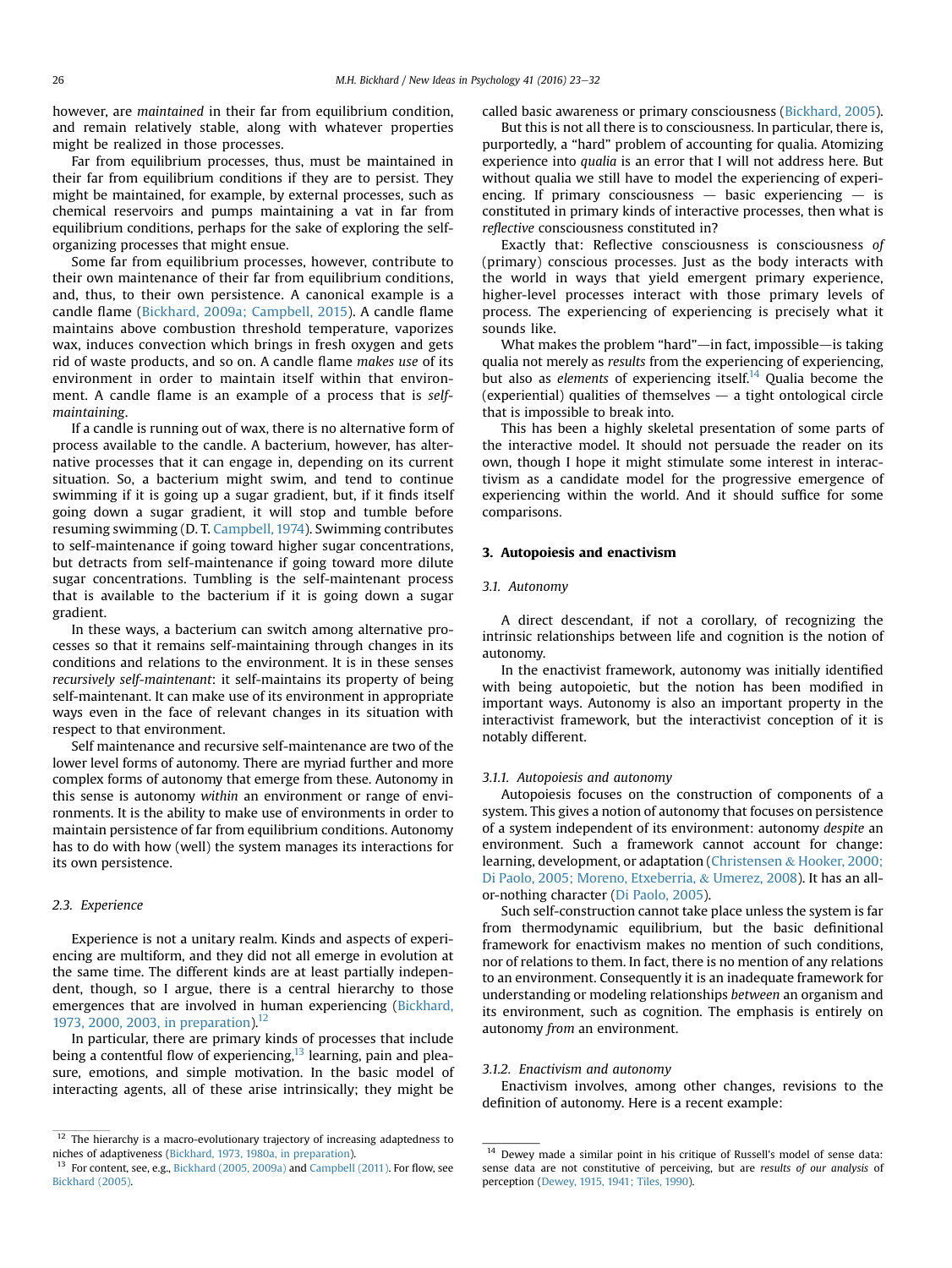An autonomous system is defined as a system composed of several processes that actively generate and sustain an identity under precarious conditions. To generate an identity in this context is to possess the property of operational closure. This is the property that among the enabling conditions for any constituent process in the system one will always find one or more other processes in the system (i.e., there are no processes that are not conditioned by other processes in the network  $-$  which does not mean, of course, that conditions external to the system cannot be necessary as well for such processes to exist). By precarious we mean the fact that in the absence of the organization of the system as a network of processes, under otherwise equal physical conditions, isolated component processes would tend to run down or extinguish. Similar constitutive and interactive properties have been proposed to emerge at different levels of identity generation, including sensorimotor and neurodynamical forms of autonomy (Di Paolo, Rohde, and De Jaegher 2007; Moreno and Exteberria 2005; Thompson 2007; Varela 1979, [1997](#page-9-0)).

# [De Jaegher](#page-9-0) & [Di Paolo, 2007,](#page-9-0) p.48715

This is significantly different from earlier autopoietic definitions. There are five aspects that I wish to comment on here:

- Closure
- Identity
- Precariousness
- Change
- And (an absence of) system-environment inter-relational conditions.

3.1.2.1. Closure. First, though less focused on components, this definition still cannot accommodate a relational identity: it still emphasizes "operational closure". It is clear that neither the autopoietic definition of autonomy nor the more recent enactivist definition could be satisfied except by systems that are not in equilibrium with their environments. But the definitions do not mention that, though more recent discussions begin to. Even the most recent discussions, however, still do not recognize the importance of far from equilibrium conditions, nor of essential inter-relationships between the organism and those conditions. They do not recognize that the system is itself ontologically an open process flow, not a system that "presupposes" or "requires" non-equilibrium conditions in order to reproduce its internal components or enable its constituent process to support one another. It is the irreversibility of far from equilibrium processes that constitutes the "precariousness" of those kinds of processes.

Yes, "conditions external to the system [are] necessary … for such processes to exist", but such a statement is much too weak, it is missing the basic ontological nature of living systems. Living systems do not just depend on non-equilibrium conditions: they are constituted as interactive processes that (tend to) maintain those conditions, and do so recursively.<sup>16</sup>

"Operational closure" is also meant to have an epistemological consequence; roughly, that an organism has no direct epistemic access to its world. Closure rules out such problematic conceptions of cognitive relations to the world, but at the cost of not being able to model any dynamic cognitive interactions with the world (leading to the issue of observer idealism, mentioned below).

A final point is that operational closure is supposed to yield unity (or identity) for a system, but (as I will point out in the next paragraph) such unities do not necessarily exist. (See [Barandiaran,](#page-8-0) [2014,](#page-8-0) concerning the "unclear notion of 'operational closure of the nervous system'.") I would suggest, then, that enactivism has not fully resolved problems that it has inherited from autopoiesis.

3.1.2.2. Identity. Concerning "identity": the definition emphasizes creating a "unity" or "identity", but some processes don't do so, $<sup>17</sup>$ </sup> even in the biological realm. What is the unity-or what are the unities?-in a field of crabgrass, spreading via runners, some of which are still "live," some of which are decayed, and some of which are decaying? $18$  Is there any fact of the matter about it? Unities, identities, boundaries, etc., are sometimes created by some dynamics, and sometimes not, and this fact holds for living processes as well as non-living ([Bickhard, 2011; Bickhard](#page-9-0) & [Campbell,](#page-9-0)  $2003$ ).<sup>19</sup>

3.1.2.3. Precarious. Third, "precarious" is a normative term. For enactivism, precariousness is the ground of all normativity ([Froese,](#page-9-0) [submitted\)](#page-9-0)  $-$  but there is no account of how such normativity emerges. I will return to this point below, in the discussion of phenomenology.

3.1.2.4. Change. Fourth, there is still no account of change. Without any property like recursive self-maintenance, there is no way to model interactive variability. Furthermore, without an account of change within a system, there is no framework for modeling learning, or adaptivity more generally [\(Di Paolo, 2005; Moreno](#page-9-0) [et al., 2008](#page-9-0)).

Autopoiesis is "all-or-nothing", which precludes (e.g., adaptive) change within a system. Enactivism tries to escape such impossibility of change-within-a-system mainly by adding "adaptivity" to its basic definition of autonomy ([Di Paolo, 2005](#page-9-0)). Adaptivity is defined as a graded property, so it can handle changes in or degrees of adaptive processes. But adaptivity is defined functionally, stipulatively, and by examples, not dynamically. Grafting it ad hoc onto the framework puts it in tension with the all or nothing character of autopoiesis. There are basic conflicts between the non-change definitions and the change definitions.

3.1.2.5. Relational conditions. Change, in turn, is problematic because the crucial thermodynamic relations have not been recognized. The post-autopoietic definition of autonomy emphasizes a network of processes that collectively keep themselves going, against the tendency to "run down" or "extinguish." Yet it makes no reference to the thermodynamic properties or system relations to those properties that are necessarily involved in this selfmaintenance  $-$  self-maintenance is most fundamentally the system itself maintaining the thermodynamic conditions for its own

 $\overline{15}$  This is essentially the same definition of autonomy presented by [Di Paolo](#page-9-0) [\(2009\),](#page-9-0) and in other sources (e.g., [Di Paolo](#page-9-0) & [Thompson, 2014](#page-9-0)).

<sup>&</sup>lt;sup>16</sup> "Components" of a living system are themselves necessarily open processes, and are ongoingly changing. These are intrinsically open systems just like the overall organism, but at slower time scales ([Bickhard, 2015c, 2015d; Bickhard](#page-9-0) & [Campbell, 2003](#page-9-0)). They are not "constructed" so much as organized and maintained.

<sup>&</sup>lt;sup>17</sup> Is a candle flame a unity or does it have an identity? A weather pattern? An excitation in a quantum field?.

Or in a grove of aspen- with many trees and one root system? And so on.

 $19$  This problem presumably derives from the original focus on a single cell. It not only produces problems with regard to living systems, but also regarding social processes, in which non-"unities" are pervasive.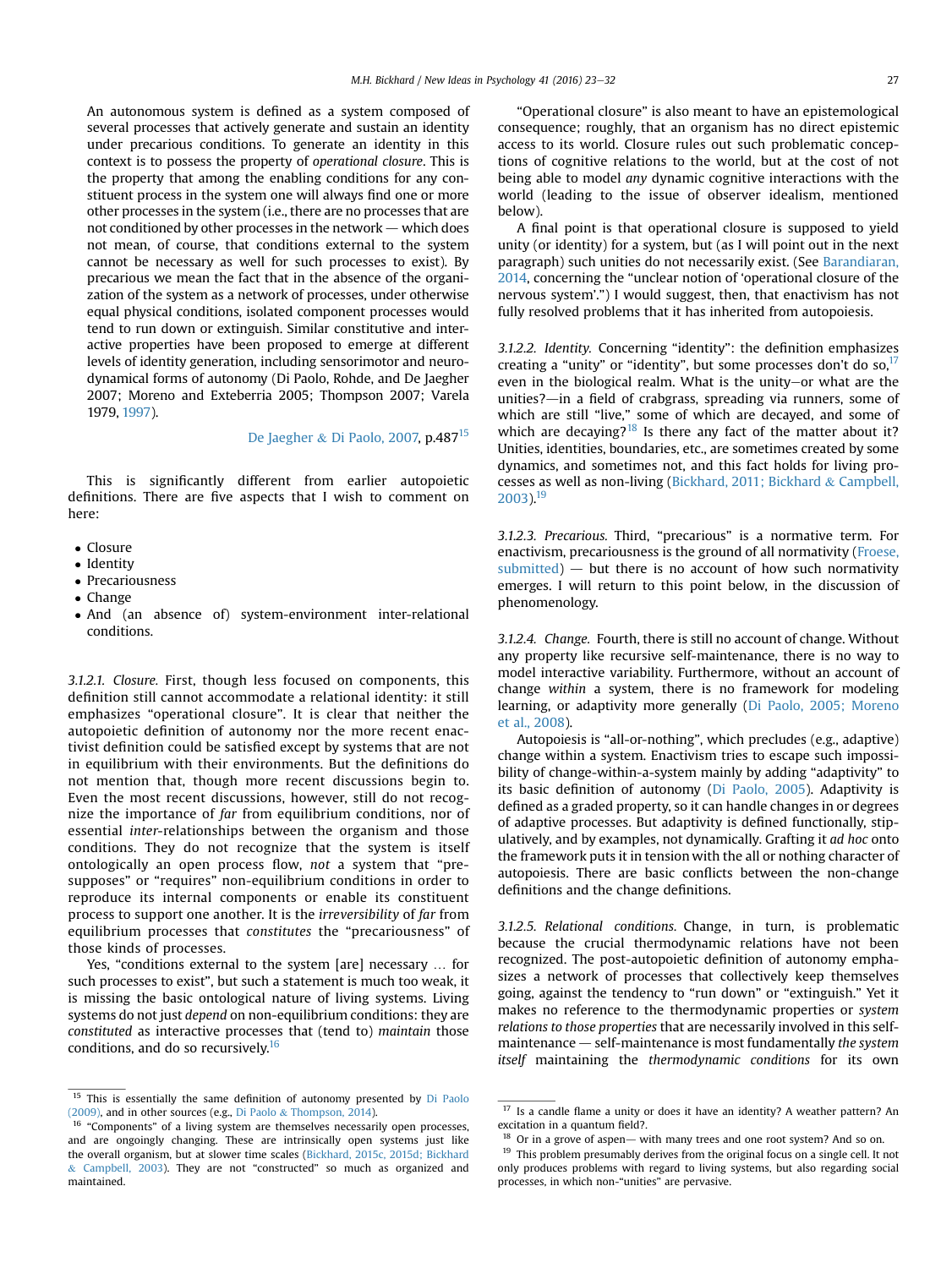existence. A living system is a self-maintaining process<sup>20</sup>: a system in a self-maintaining relationship with its own existence relations to its environment.

In the interactive framework, it is not problematic to model how a system, in order to maintain the relation of (recursive) selfmaintenance, alters the dynamic manner in which it does this. So adaptivity, and change in general, including learning, emerge naturally within the general framework. Furthermore, selfmaintenance is itself an interactive relational process, and is thus well suited as a framework for modeling the emergence of cognitive and representational relationships. Leaving these necessary interactive relationships unacknowleged, enactivism makes it difficult to model not just change, but also any processes that bear a truth value. Enactivism consequently makes it difficult to model representing (though this last point is taken by some to be a strength of the framework).

Self-maintenance, thus, is a system relation to ontologically necessary thermodynamic conditions. It has nothing to do in any direct sense with production of components, nor with interdependence of internal processes. It has to do, instead, with relationships with the thermodynamic relational conditions that are necessary for any such processes to occur. Such relationships with the thermodynamic properties and processes are what constitute the system's "precariousness."

#### 3.2. Phenomenology

Interactivism and enactivism also share an origin in phenomenological analysis, though the nature of the influence has differed significantly. I will first outline the role of phenomenology for interactivism.

#### 3.2.1. Phenomenology and interactivism

Science is a process of model building, in which tentative models are subject to a variety of constraints, supports, realms of potential refutations, and so on. Every science has one or more foci of analysis, and both external and internal perspectives on such foci. Part of the task is to relate phenomena in those perspectives.

The study of psychological phenomena involves double internal perspectives: physiological and phenomenological. No other science has such dual internal perspectives; in particular, the phenomenological or experiential perspective is unique in this realm.

These internal and external perspectives are not the only constraints. Another realm of constraints of particular importance is that of origin; in particular, emergent origin. Psychological phenomena did not exist 13 billion years ago, and they do now. They have to have emerged [\(Bickhard, 2009a; Campbell, 2015](#page-9-0)). There has been, and continues to be, emergence on multiple time scales: cosmological, evolutionary, phylogenetic, historical and cultural, learning, and developmental.

For an example: [Fodor's \(1975\)](#page-9-0) argument for a base set of innate representations out of which all other representations are then assembled was that we have no account of how learning could create emergent new representations, so the base set of representations must be innate. But, if evolution could create emergent new representations, then Fodor offers no argument concerning why learning and development could not also create emergent representation, thus undermining the purported need for an innate base. On the other hand, if the emergence of new representation is impossible in principle, then evolution could not yield emergent representation either, and, for lack of any way that it could come into being, representation itself would be impossible. This constitutes a refutation of Fodor's position. $21$ 

In general, model building faces empirical constraints, experiential constraints, constraints of origin, metaphysical constraints, logical constraints, and mathematical constraints. The more constraints that are taken into account, the better supported the model that can satisfy them (if any such model can be found). Experience is one of the most important among these constraints.

### 3.2.2. Enactivism and phenomenology

The perspective of an observer was important at the very inception of the autopoiesis framework, and has developed into a central importance of the phenomenology of experiencing.

3.2.2.1. Autopoiesis. The involvement of experiential considerations in autopoiesis traces back at least to second-order cybernetics ([Froese, 2010, 2011\)](#page-9-0), which posits the need for an observer in any analysis (e.g., to note coupling between a system and its environment). Unfortunately, the observer has neither been analyzed nor made open for analysis.

Autopoiesis shared with second order cybernetics the slogan that all distinctions are made by an observer. One explicit implication is that the distinctions have no objective reality: they are observer-dependent. Observer dependence, in turn, yields observer

 $20$  As well as, generally, recursively self-maintaining and self-reproducing.

 $21$  Fodor was and is quite aware of problems with his position. Consider: "I admit that these conclusions really may seem scandalous. I should be inclined to view them as a reductio ad absurdum of the theory that learning a language is learning the semantic properties of its predicates, except that no serious alternative to that theory has ever been proposed. Consonant with the general methodology of this study, I shall endure what I don't know how to cure." ([Fodor, 1975,](#page-9-0) p. 82). "I am inclined to think that the argument has to be wrong, that a nativism pushed to that point becomes unsupportable, that something important must have been left aside. What I think it shows is really not so much an a priori argument for nativism as that there must be some notion of learning that is so incredibly different from the one we have imagined that we don't even know what it would be like as things now stand." (In [Piattelli-Palmarini, 1980,](#page-9-0) p. 269, italics in original). "The second, and final, point is that what none of us is doing … is providing a semantics for a natural (or any other) language: a theory of language-and-the-world. What we're all doing is really a kind of logical syntax (only psychologized); and we all very much hope that when we've got a reasonable internal language (a formalism for writing down canonical representations), someone very nice and very clever will turn up and show us how to interpret it; how to provide it with a semantics." [\(Fodor, 1981,](#page-9-0) p. 223). "On the one hand, the B/P [Barwise and Perry] information contained in the tokening of a mental representation becomes 'available' just insofar as it is explicitly encoded. Being explicitly encoded means being encoded by 'syntactical' (if you prefer, by intrinsic) features of mental representations. This doesn't get us out of the woods of course; in particular, we still have in play an unexplicated (a fortiori, an un-Naturalized) construct. Viz. the notion of syntactic encoding (if you prefer, the notion of 'representation by intrinsic features'). B/P semantics tells us what it is for a situation to contain information, but it doesn't tell us what it is for a situation to encode information, and I hope it's clear by now that not every situation encodes the information that it contains. It goes without saying  $-$  anyhow, it ought to go without saying  $-$  that encoding and attunement are both pie in the sky so far. Both are semantical notions, and  $-$  as things now stand  $-$  we haven't got a ghost of a Naturalistic theory about either. So, attunement is the joker in B & P's deck; encoding is the joker in mine." ([Fodor, 1987,](#page-9-0) pp. 80-81). "But of the semanticity of mental representations we have, as things now stand, no adequate account." [\(Fodor, 1990b](#page-9-0), p. 28). "Deep down, I think I don't believe any of this. But the question what to put in its place is too hard for me." ([Fodor, 1990a](#page-9-0), p. 190). "The right questions are: "How do mental representations represent?" and "How are we to reconcile atomism about the individuation of concepts with the holism of such key cognitive processes as inductive inference and the fixation of belief?" Pretty much all we know about the first question is that here Hume was, for once, wrong: mental representation doesn't reduce to mental imaging. What we know about the second question is, as far as I can tell, pretty nearly nothing at all. The project of constructing a representational theory of the mind is among the most interesting that empirical science has ever proposed. But I'm afraid we've gone about it all wrong." ([Fodor, 1994](#page-9-0), p. 113). "Hume hasn't, in short, the slightest idea how 'the world' or 'the object' (or anything else) could cause an impression (and neither, of course, do we)." ([Fodor, 2003,](#page-9-0) p. 121, n. 10).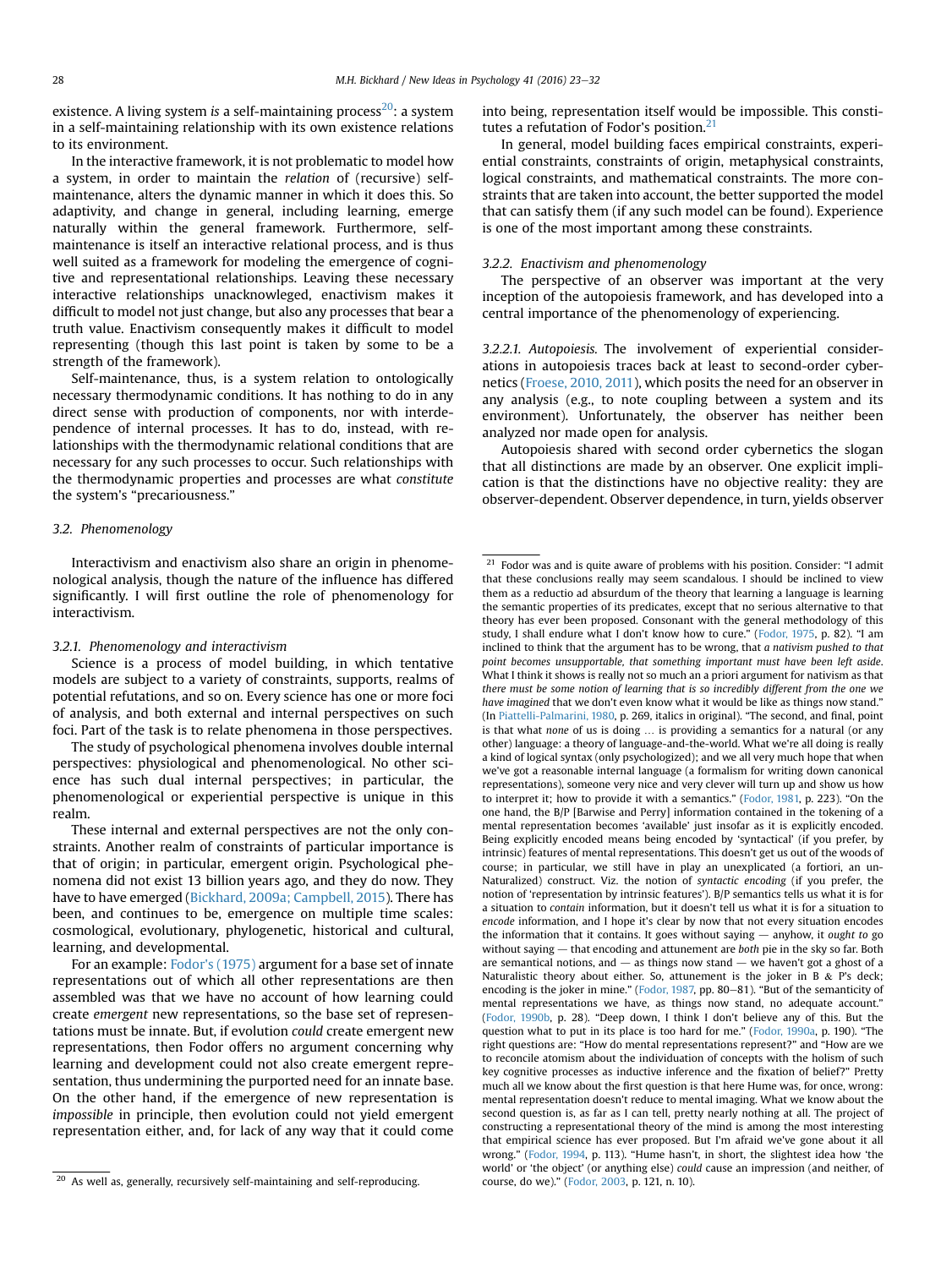idealism and relativism, which I have heard explicitly endorsed by [Maturana](#page-9-0),<sup>22</sup> though denied in print (e.g., Maturana & [Varela, 1987\)](#page-9-0). Nevertheless, the enactivist framework seems to remain committed to observer idealism and relativism.

Observer dependence obstructs being able to account for any such observer. One place this surfaces is in Autopoiesis and Cognition ([Maturana](#page-9-0)  $\&$  [Varela, 1980](#page-9-0)). Over the course of pages 38–40, an internal organization of recursive processes is posited, and, over the course of the discussion, those recursive processes become an internal observer  $-$  an observer with perspectives on both the system and its environment. There are two non-sequiturs here: The first is that recursive processes do not constitute epistemic observers. The second is that, even if it could somehow come into being, an internal "observer" at best will have a perspective internal to the system. It will not attain the perspectives both internal and external to the system that an external observer is thought to have. Observers are not accounted for; nothing is done to block a regress of observers necessarily involved in trying to account for observers. We get a kind of dualism, complete with a metaphysically unsupported realm of "observers."

3.2.2.2. Enactivism. Enactivism has modified both its notion of autonomy  $-$  which is no longer equated with being autopoietic  $$ and its approach to the experiential or phenomenological realm. In Varela's "Neurophenomenology" we find:

Abstract: This paper starts with one of Chalmers' basic points: first-hand experience is an irreducible field of phenomena. I claim there is no "theoretical fix" or "extra ingredient" in nature that can possibly bridge this gap. Instead, the field of conscious phenomena requires method and an explicit pragmatics for its exploration and analysis. My proposed approach, inspired by the style of inquiry of phenomenology, I have called neurophenomenology. It seeks articulation by mutual constraints between phenomena present in experience and the correlative field of phenomena established by the cognitive sciences. It needs to expand into a widening research community in which the method is cultivated further.

[Varela, 1996](#page-9-0), p. 330, italics in original

The first point that I note is that the claim is made that there "is no 'theoretical fix' or 'extra ingredient' in nature that can possibly bridge this gap." Varela doesn't actually argue for this, but, in effect, accepts Chalmers' arguments.<sup>23</sup> But Chalmers' arguments have serious problems; here is one: [Chalmers' \(1996\)](#page-9-0) is, in its overall architecture, an argument by elimination. He argues that causalfunctional analysis can handle the "easy" phenomena, but cannot handle the "hard" problem. His focus is on causal functional analysis, not on normative function, and not on emergence. $24$ 

Causal functional analysis, he contends, cannot model experiential phenomena because causal functions are "just" particular causal consequences, and cause cannot model experience. The argument is flawed in multiple ways. First, causal functional analysis, contrary to Chalmers, cannot solve the "easy" problems either. For instance, no way is offered and none is on the horizon by which causal functional analysis could capture the normative aspects of representation, nor could it capture any other normativities. Second, even if we accept this claim from Chalmers, he has eliminated at best one candidate for accounting for experience. There are

others. So his argument by elimination is invalid for failing to eliminate all relevant alternatives.<sup>25</sup> In particular, a normative functional model that acknowledges metaphysical emergence ([Bickhard, 2009a; Campbell, 2011, 2015](#page-9-0)) has not been eliminated.<sup>26</sup>

Second, there is no "gap", bridgeable or not ([Bickhard, 1998](#page-8-0)). The experiential realm is complex and multiform, leaving no one single gap between non-experiential and experiential. Consider, for example, learning, emotions, and reflective consciousness. There are animals that can learn, but do not manifest emotion, and animals that do manifest emotion, but not reflective consciousness. The course of macro-evolution has been through various kinds of phenomena that constitute experience. It has not involved some singular jump from non-experience into experience.

This macro-evolutionary trajectory has involved the emergence of multiple kinds of mental and experiential phenomena. Varela's position denies the possibility of such a variegated emergence account.

Still further, Varela's position offers no model, indeed denies there could be one. So there is nothing to be "constrained." Accepting such a divide, as Varela urges, entails that we will at best be able establish correlations between the experiential and the nonexperiential. There will be no explanations.

In contrast, interactivism offers at least a candidate model for "bridging" the purported "gap" between non-experiential and experiential, via hierarchies and trajectories of emergence.

3.2.2.2.1. Description. Varela's correlational method (apparently enabled by the earlier second order cybernetics) encourages the attachment (correlation) of normative labels to observable phenomena. The labeling is supposed to constitute explanatory modeling, when, in fact, no model of the phenomena nor of their normative aspects has been attempted. Normativities are presumed to reside in the "experience" realm, therefore, in the "experience" domain of labels to be correlated.

For example, the notion of "sense making" $27$  is a description from an observer's point of view. It is supposed to be from a phenomenological, consequently a normative, perspective. But there is no model of any of the normative aspects. All such norms seem to be rooted in the notion of "precariousness" ([Froese,](#page-9-0) [submitted\)](#page-9-0)—which is itself from an experiential perspective, and offers no model. It is a normative label, applied to certain phenomena; in keeping with the correlational method, it avoids trying to explain them. By contrast, the interactivist account of the of normativity emerging in far from thermodynamic equilibrium conditions may turn out to be incorrect, but it definitely offers a candidate explanation.

Another consequence of this descriptive correlational approach is that the observer naturally focuses on observables-on behavior. The correlations are with patterns of observable behavior, not with the dynamics underlying the behavior. The notion of

 $22$  At a conference on cybernetics in the mid-1980s.

<sup>23</sup> Thus accepting a form of dualism.

<sup>24</sup> Does emergence entail "reducibility," making it unacceptable?.

<sup>&</sup>lt;sup>25</sup> Invalid arguments by elimination seem to be quite common. For example, [Hutto](#page-9-0) [and Myin \(2013\)](#page-9-0) argue against computational and information semantic models of representation—from which they conclude that there are no mental representations. Another example: Chomsky argues that there must be constraints from Universal Grammar to make language acquisition possible: constraints on the space of mathematically possible grammars are necessary in order for the grammar of a particular language to be learned (correct); environmental constraints do not suffice (perhaps, but Chomsky's own arguments here are bad); therefore, the constraints must be innate (invalid, because Chomsky has failed to consider another source of constraint) [\(Bickhard, 1995, 2007\)](#page-8-0).

 $26$  Additional errors that are built into the very conception of the "hard" problem actually make it impossible to solve ([Bickhard, 2005](#page-8-0)). But this impossibility is an artifact of background assumptions made while defining the problem. The inprinciple impossibility disappears when those background assumptions are corrected.

<sup>&</sup>lt;sup>27</sup> And, thus, *participatory* sense making.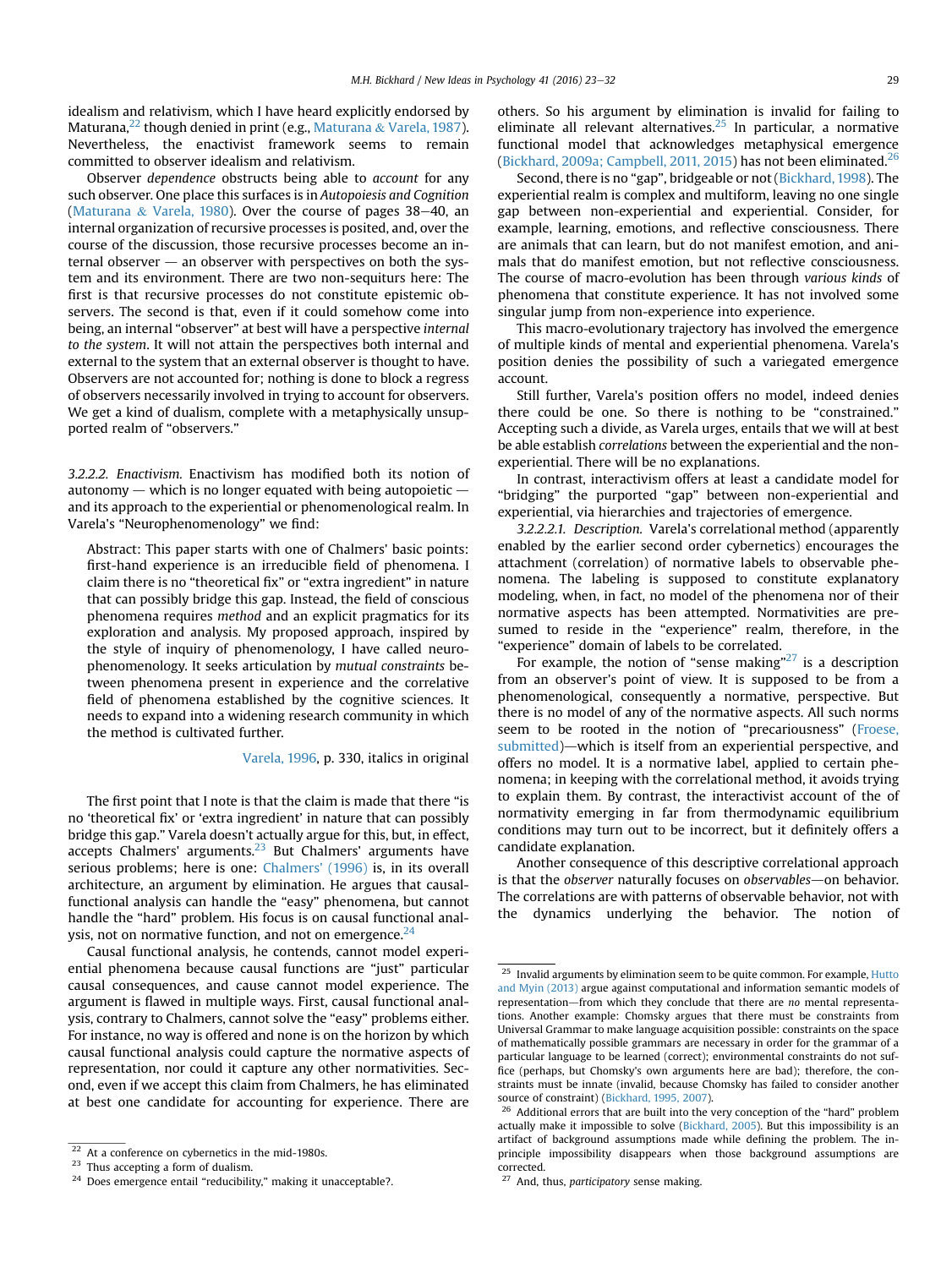"embodiment" is commonly used in this literature in a way that further legitimates this focus on "embodied" behavior, and supports an anti-physiological or anti-brain stance.

There are some intimations of awareness that not all is in order here. For example, [Beaton \(2013\)](#page-8-0) discusses how counterfactual behavioral possibilities are involved in enactivist discussions of sense-making, and related terms. But he neither explains how such counterfactuals are "available" to the organism, nor how they could influence anything that the organism does. Toward the end of the paper, however, he acknowledges that "We still need a satisfactory, naturalistic, but not reductive, account of the origin and nature of normative action itself" ([Beaton, 2013](#page-8-0), p. 310). This is, in my judgment, an important recognition, but satisfying that "need" requires an account of emergence, including normative emergence, and the enactivist framework, as currently defined, cannot account for either.

3.2.2.2.1.1. Some examples

The reliance on observer-dependent descriptions seems pervasive. Here are a few examples, with some comments and questions:

For the enactive approach, cognition is embodied action (De Jaegher & Di Paolo, 2007, p. 487).

Can there be potential (embodied) action? Does action bear truth values? What are the relevant dynamics within the organism?

Exchanges with the world are inherently significant for the cogniser and this is a definitional property of a cognitive system: the creation and appreciation of meaning or sense-making in short. The distinction between a strictly physical encounter and a cognitive one is to be found in the dimension of significance for the cogniser itself that is characteristic only of the latter class, even though cognitive interactions are themselves also physical processes (De Jaegher & Di Paolo, 2007, p. 488).

There are multiple normative labels here. What justifies them, or models them, or explains them? For example, "significant for the cogniser" seems to be an observer attribution, not based on an explanatory model. In "the creation and appreciation of meaning or sense-making" the appreciation is, presumably, done by the observer. Is "creation" also the work of the observer? If not, how is meaning or sense-making created? In general, this seems to give "sense-making" a normative-descriptive meaning, but does not offer any model of normative significance from the "perspective" of the system itself.

For our purposes, we take coordination to mean the nonaccidental correlation between the behaviors of two or more systems that are in sustained coupling, or have been coupled in the past, or have been coupled to another, common, system. A correlation is a coherence in the behavior of two or more systems over and above what is expected, given what those systems are capable of doing. For instance, when we observe a crowd of people walking on a busy road, the fact that they walk is not surprising, and we do not label this a case of coordination since walking is one of the things people do on a road (as opposed to, say, flying). But if we find that they are all walking in the same direction this could be a correlation, and if we suspect that this is not by accident, we can hypothesise the presence of a coordinating factor (for instance, an anti-war demonstration). (De Jaegher & Di Paolo, 2007, p. 490).

"A correlation is a coherence in the behavior of two or more

systems over and above what is expected"  $-$  presumably, "expected" by an observer? "We do not label this a case of coordination" is clearly a direct appeal to labeling by an observer. "If we suspect that this is not by accident, we can hypothesise the presence of a coordinating factor"  $-$  "accident" is with respect to the expectations of an observer. Hypothesizing a coordinating factor sounds more like an explanatory stance, but, because "coordination" is itself "non-accidental correlation", where accident is observer dependent, this does not ultimately avoid being observer dependent itself.

To be a sense maker is, in other words, to be actively sensitive to dangerous or beneficial trends in the ongoing coupling with world. Sense-making thus combines, in nuce and for all forms of life, what for complex minds, like those of animals, can be differentiated into action, perception, and emotion. ([Cuffari, Di](#page-9-0) [Paolo,](#page-9-0) & [De Jaegher, 2014,](#page-9-0) p. 26, italics in original)

"Sensitive" and "dangerous" are normative terms, but again their normativity appears to belong strictly to a description made by an observer.

When we combine the intrinsic normativity that emerges in precarious life with the realization that we only live in the present, the conditions for meaning are set. Having a mind, making sense, and transcendent activity are characteristics of life for sensitive, present beings. ([Cuffari et al., 2014](#page-9-0), p. 26).

"Intrinsic normativity" seems to derive from "precarious," but what is precariousness and how is it explained?

our eventual internalization of normative social acts or selfcontrol affords us reflective powers [\(Cuffari et al., 2014,](#page-9-0) p. 26).

"Internalization" might be a purely descriptive term. But what are the dynamics of internalizing, independently of an observer that is attributing the internalizing? It is not clear what "self-control" is nor how it yields reflection.

Thus an autopoietic system  $-$  the minimal living organization  $-$  is one that continuously produces the components that specify it, while at the same time realizing it (the system) as a concrete unity in space and time, which makes the network of production of components possible [\(Weber](#page-9-0) & [Varela, 2002,](#page-9-0) p. 115).

This is still about components and unities.

The key here is to realize that because there is an individuality that finds itself produced by itself it is ipso facto a locus of sensation and agency, a living impulse always already in relation with its world. There cannot be an individuality which is isolated and folded into itself. The can only be an individuality that copes, relates and couples with the surroundings, and inescapably provides its own world of sense. In other words by putting at the center the autonomy of even the minimal cellular organism we inescapably find an intrinsic teleology in two complementary modes. First, a basic purpose in the maintenance of its own identity, an affirmation of life. Second, directly emerging from the aspect of concern to affirm life, a sense-creation purpose whence meaning comes to its surrounding, introducing a difference between environment (the physical impacts it receives), and world (how that environment is evaluated from the point of view established by maintaining an identity). [\(Weber](#page-9-0)  $\&$ [Varela, 2002](#page-9-0), p. 117)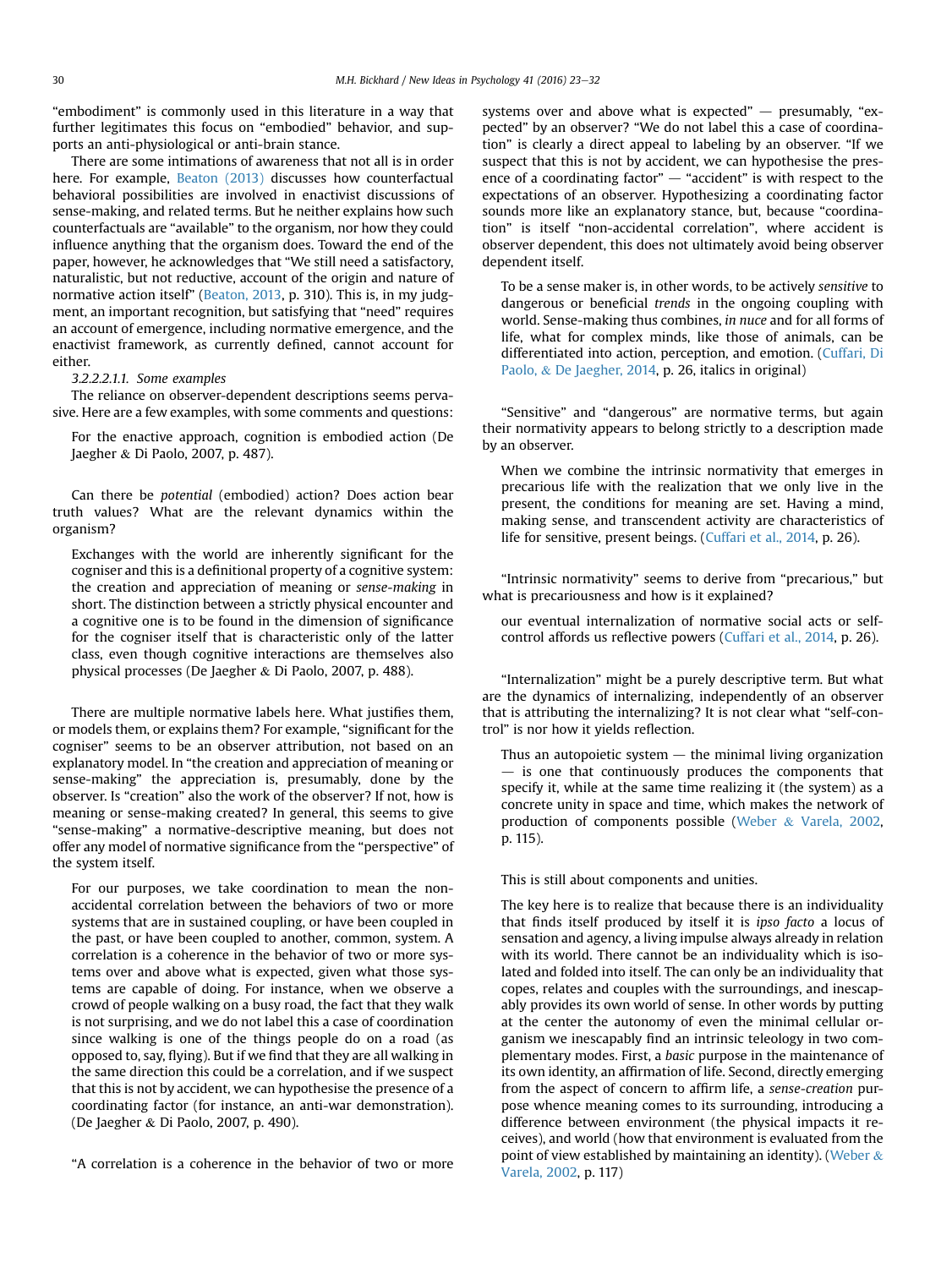<span id="page-8-0"></span>The "ipso facto" relation is not at all clear. An "individuality" that "copes, relates, and couples with the surroundings" moves away from the strictly internal focus on components, but, although it is a move in the right direction, it seems added on top of  $-$  added ad hoc to  $-$ the internal component focus, and it is unclear how this "inescapably provides its own world of sense."

[Varela \(1997\)](#page-9-0) again stresses internal unity and coherence, but also recognizes that this involves interaction  $-$  and makes the claim that "this is the source for informational, intentional, or semantic values" (p. 73).

The fundamental logic of the nervous system is that of coupling movements with a stream of sensory modulations in a circular fashion. The net result are perception-action correlations arising from and modulated by an ensemble of intervening neurons, the interneuron network" ([Varela, 1997,](#page-9-0) p. 81).

This seems to ignore the fact that the body and the brain are not just engaged in circular interactions, but that they are endogenously active  $-$  and necessarily so  $-$  and that endogenous activity requires its own (kinds of) models.

Autopoietic systems should be interpreted as being far from equilibrium and open to material and energetic exchange though not implied by the definition, this interpretation is supported by the dynamic connotation of the word "process" [\(Di](#page-9-0) [Paolo, 2005,](#page-9-0) p. 435).

Di Paolo's point is correct. But because the definitions do not take into account these far from equilibrium conditions, nor of any relationships to those conditions (e.g., self-maintenance), the general autopoietic and enactive frameworks are not able to account for these conditions or relationships, nor for any of their further consequences.

And the "should be interpreted" reminds us that there must still always be an observer.

Autopoiesis provides a systemic language for speaking about intrinsic teleology but its original formulation needs to be elaborated further in order to explain sense-making. This is done by introducing adaptivity, a many-layered property that allows organisms to regulate themselves with respect to their conditions of viability. [\(Di Paolo, 2005,](#page-9-0) p. 429)

Autopoietic systems exist far from equilibrium and must tolerate the natural entropic trends by remaining energetically and materially open. [\(Di Paolo, 2005,](#page-9-0) p. 437)

Adaptivity must be accounted for and explained, but adding it ad hoc to a framework based on components and unities introduces a conflict between what is supposed to be unchanging (the components and unities) and what is supposed to be changing (the adaptations). There are echoes of recursive self-maintenance in these discussions, but no mention of it. Enactivism ultimately fails to capture such properties because there is no acknowledgment of the necessary relationships between the system and the thermodynamic conditions of its continued existence.<sup>28</sup>

The enactivist approach seems committed to observer-

dependent normative descriptivism by, among other things, its assumption that the experiential realm (thus the normative realm) cannot be modeled naturalistically. The presumed gap between nonexperiential and experiential permits at most a correlational analysis. This sort of dualism cannot be rejected out of hand, but the arguments for it are weak and invalid, and normative emergence constitutes an alternative that is not considered. I see pervasive dependence on description by an observer as a troubling theme in the enactivist tradition.

#### 4. Conclusions

Interactivism and enactivism share important basic intuitions and insights. One is the recognition of the deep connection between cognition and life. Another is the recognition of the central importance of the experiential realm. But there are also important differences. Autopoiesis is focused on internal self-production, whereas interactivism is concerned with intrinsically open interactive systems. Enactivism denies that the normative realm of experience can emerge  $-$  there is just an unbridgeable gap between nonexperience and experience  $-$  whereas interactivism sets out to explain how it emerges.

Recent developments in the enactivist literature have recognized the essential importance of far from thermodynamic equilibrium conditions, but still overlook the necessary relationships between the organism and those thermodynamic conditions: the essential relationships of self-maintenance, as well as recursive self-maintenance.

Denying that a gap between mind and world can ever be bridged, on the other hand, seems to have produced a reliance on observer-based normative description in lieu of models and explanations. What is badly needed is an "… account of the origin and nature of normative action itself" (Beaton, 2013, p. 310).

Such an account needs to be able to make sense of metaphysical emergence. It needs a process metaphysics  $-$  and a model of normative emergence, including the emergence of representational  $phenomena — within such a process metaphysics.$  The interactivist model offers such accounts.

#### References

- [Barandiaran, X. E. \(2014\). Enactivism without autonomy? What went wrong at the](http://refhub.elsevier.com/S0732-118X(15)30013-1/sref1) [roots of enactivism and how we should recover the foundations of sensori](http://refhub.elsevier.com/S0732-118X(15)30013-1/sref1)motor agency. In [40th annual convention of the society for the study of arti](http://refhub.elsevier.com/S0732-118X(15)30013-1/sref1)ficial [intelligence and the simulation of behavior](http://refhub.elsevier.com/S0732-118X(15)30013-1/sref1) (pp. 640-[642\). Red Hook, NY: Curran](http://refhub.elsevier.com/S0732-118X(15)30013-1/sref1) **[Associates](http://refhub.elsevier.com/S0732-118X(15)30013-1/sref1)**
- [Beaton, M. \(2013\). Phenomenology and embodied action.](http://refhub.elsevier.com/S0732-118X(15)30013-1/sref2) Constructivist Foundations, 8[\(3\), 298](http://refhub.elsevier.com/S0732-118X(15)30013-1/sref2)-[313.](http://refhub.elsevier.com/S0732-118X(15)30013-1/sref2)
- Bickhard, M. H. (1973). [A model of developmental and psychological processes](http://refhub.elsevier.com/S0732-118X(15)30013-1/sref3) [\(Doctoral dissertation\). University of Chicago](http://refhub.elsevier.com/S0732-118X(15)30013-1/sref3).
- [Bickhard, M. H. \(1980a\). A model of developmental and psychological processes.](http://refhub.elsevier.com/S0732-118X(15)30013-1/sref4) [Genetic Psychology Monographs, 102](http://refhub.elsevier.com/S0732-118X(15)30013-1/sref4), 61-[116. Derived from Bickhard \(1973\).](http://refhub.elsevier.com/S0732-118X(15)30013-1/sref4)
- Bickhard, M. H. (1980b). [Cognition, convention, and communication](http://refhub.elsevier.com/S0732-118X(15)30013-1/sref5). New York: [Praeger.](http://refhub.elsevier.com/S0732-118X(15)30013-1/sref5)
- [Bickhard, M. H. \(1993\). Representational content in humans and machines.](http://refhub.elsevier.com/S0732-118X(15)30013-1/sref6) Journal [of Experimental and Theoretical Arti](http://refhub.elsevier.com/S0732-118X(15)30013-1/sref6)ficial Intelligence, 5, 285-[333.](http://refhub.elsevier.com/S0732-118X(15)30013-1/sref6)
- [Bickhard, M. H. \(1995\). Intrinsic constraints on language: grammar and herme-](http://refhub.elsevier.com/S0732-118X(15)30013-1/sref7)neutics. [Journal of Pragmatics, 23](http://refhub.elsevier.com/S0732-118X(15)30013-1/sref7), 541-[554](http://refhub.elsevier.com/S0732-118X(15)30013-1/sref7).
- [Bickhard, M. H. \(1998\). Levels of representationality.](http://refhub.elsevier.com/S0732-118X(15)30013-1/sref8) Journal of Experimental and Theoretical Artificial Intelligence,  $10(2)$ ,  $179-215$  $179-215$ .
- [Bickhard, M. H. \(2000\). Motivation and emotion: an interactive process model. In](http://refhub.elsevier.com/S0732-118X(15)30013-1/sref9) [R. D. Ellis, & N. Newton \(Eds.\),](http://refhub.elsevier.com/S0732-118X(15)30013-1/sref9) The Caldron of consciousness (pp. 161-[178\). J.](http://refhub.elsevier.com/S0732-118X(15)30013-1/sref9) **[Benjamins](http://refhub.elsevier.com/S0732-118X(15)30013-1/sref9)**
- [Bickhard, M. H. \(2003\). An integration of motivation and cognition. In L. Smith,](http://refhub.elsevier.com/S0732-118X(15)30013-1/sref10) C. Rogers, & P. Tomlinson (Eds.), [Development and motivation: joint perspectives](http://refhub.elsevier.com/S0732-118X(15)30013-1/sref10) [\(pp. 41](http://refhub.elsevier.com/S0732-118X(15)30013-1/sref10)–[56\). Leicester: British Psychological Society](http://refhub.elsevier.com/S0732-118X(15)30013-1/sref10).
- [Bickhard, M. H. \(2005\). Consciousness and re](http://refhub.elsevier.com/S0732-118X(15)30013-1/sref11)flective consciousness. Philosophical [Psychology, 18](http://refhub.elsevier.com/S0732-118X(15)30013-1/sref11)(2), 205-[218](http://refhub.elsevier.com/S0732-118X(15)30013-1/sref11).
- [Bickhard, M. H. \(2007\). Language as an interaction system.](http://refhub.elsevier.com/S0732-118X(15)30013-1/sref12) New Ideas in Psychology,  $25(2)$ , 171-187
- [Bickhard, M. H. \(2008\). Are you social? The ontological and developmental emer](http://refhub.elsevier.com/S0732-118X(15)30013-1/sref13)[gence of the person. In U. Müller, J. I. M. Carpendale, N. Budwig, & B. Sokol](http://refhub.elsevier.com/S0732-118X(15)30013-1/sref13)

 $28$  In that sense, the discussion is not able to capture even self-maintenance. Once again I note that such thermodynamic conditions are necessary for "autopoietic systems" to exist, but to simply point that out still fails to address the necessary  $r$ elationships between the system and those conditions  $-$  relationships such as selfmaintenance and recursive self-maintenance.